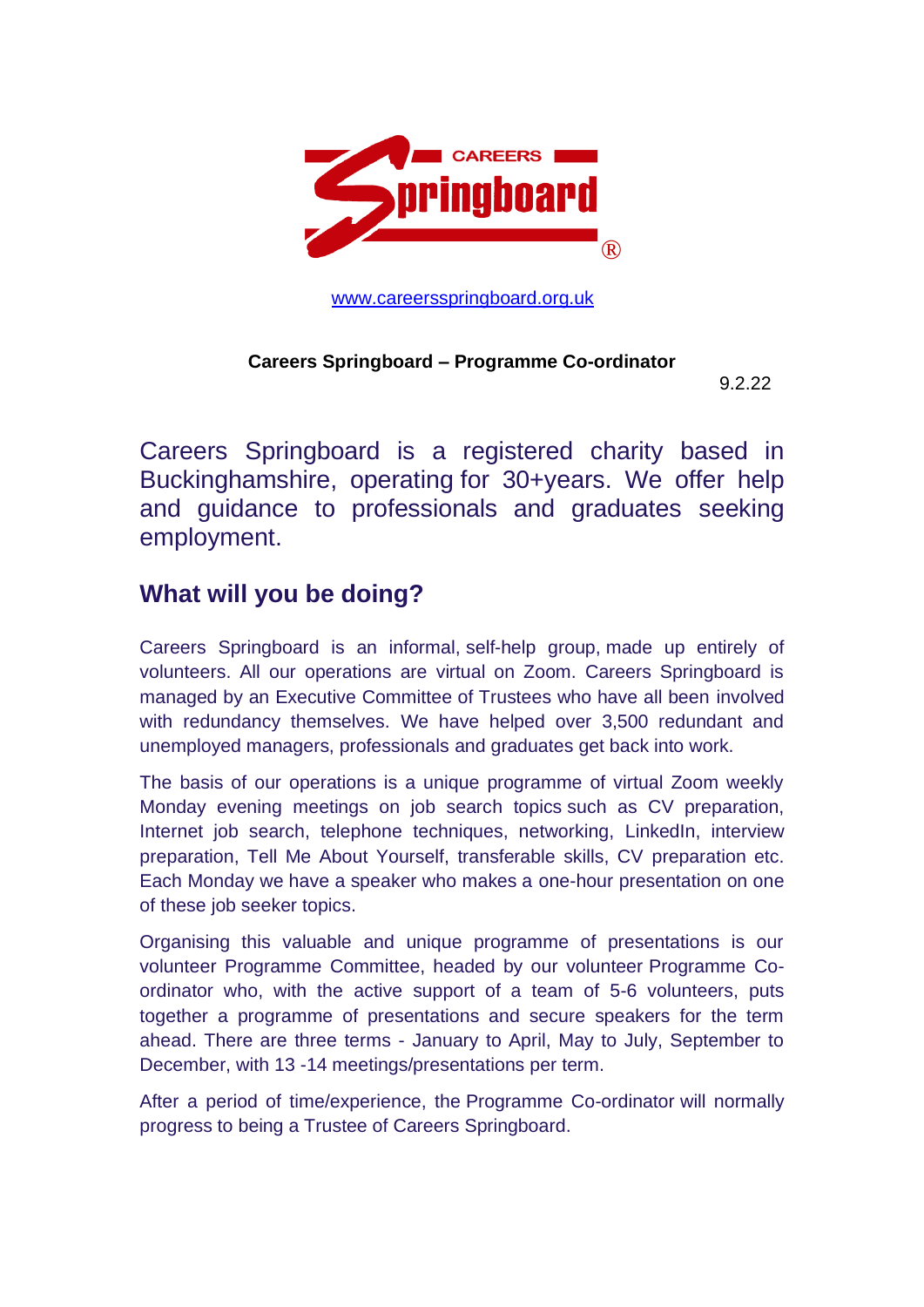The busy times for the Programme Co-ordinator and his/her committee are the weeks prior to the end of one term when programme presenters and dates are secured for the following term.

Managing and sharing the workload amongst the members of the programme committee is key to successfully finalising a programme in advance of the following term.

The Programme Co-ordinator will be expected to attend/participate in several of our Monday evening Zoom meetings in order to see how speakers are performing, to better understand our members, and to see how our members (job seekers) are engaging with the presentation. Our members are constantly changing as some find new employment and others join us when they need to find new employment.

## **What are we looking for?**

The volunteer Programme Co-ordinator should -

\* be a proven motivator and manager of small teams, preferably teams of volunteers.

\* be a clear and confident communicator, both verbally and in writing, with a good command of English.

\* have some experience of the impact of redundancy / job seeking / job search.

\* be able to plan and re-plan and re-plan again whilst a new programme is put together and new presenters are considered.

\* be able to remain patient, positive and forward thinking whilst experiencing the challenges of planning in a voluntary environment.

\* having some experience of working within an organisation's senior management team which, in the case of Careers Springboard, is the Executive Committee of 11 Trustees, each of whom has a role within the operation.

\* be familiar with virtual Zoom operations.

\* be able to devote approx 1-2 hours a day for the six weeks at the end of each term when programmes and presenters have to be put together.

\* be prepared to attend/observe/participate in several of our virtual Zoom meetings on Monday evenings.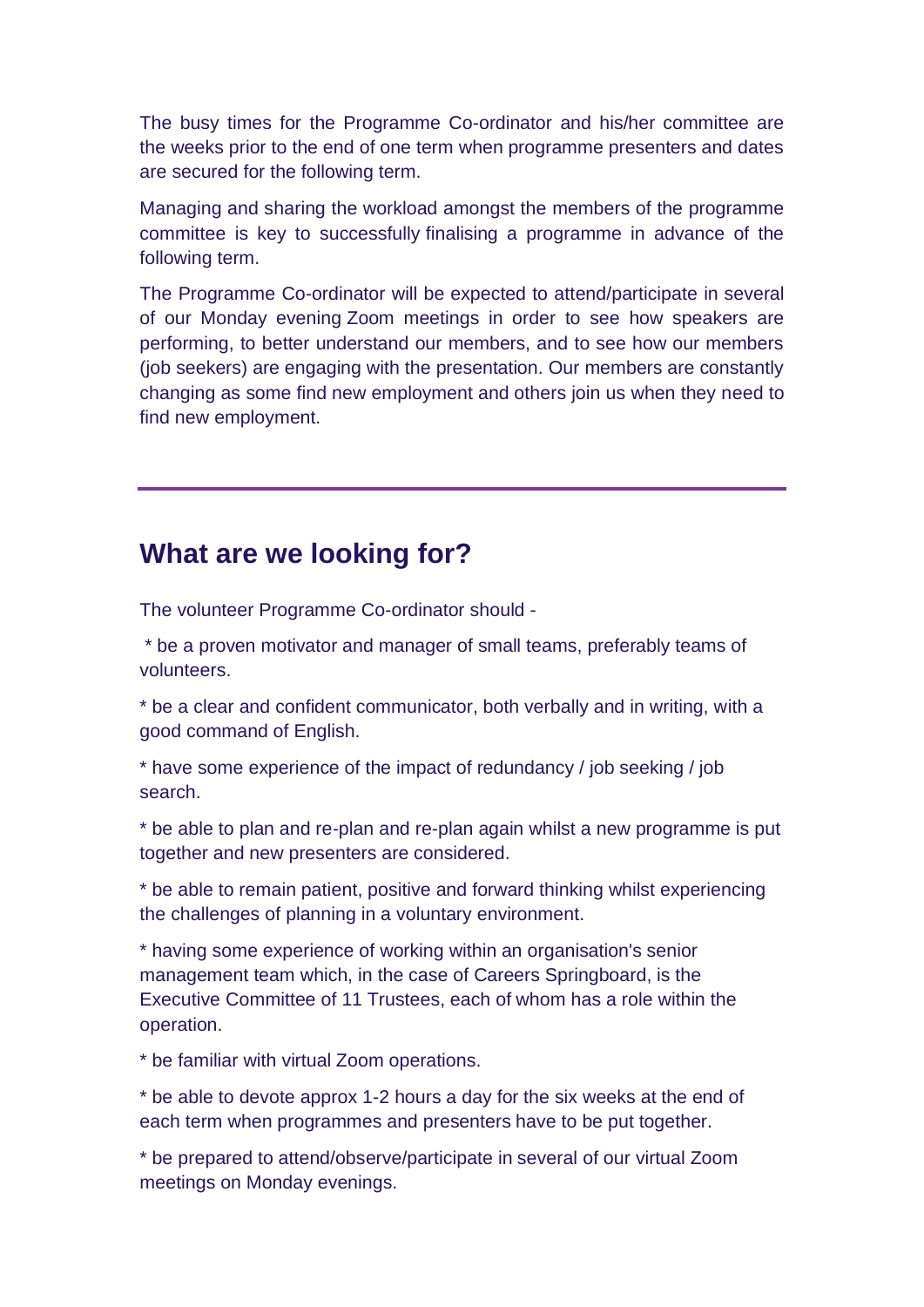\* be familiar with how to produce a printed programme, using our template. This will be for circulation to many established contacts including 25+ JobcentrePlus locations and 125+ JobcentrePlus managers/administrators/coaches.

\* Be a quick learner in order to make a significant and meaningful contribution to formulating our programme of presentations.

#### **What difference will you make?**

The input of the Programme Co-ordinator will shape how we present ourselves to our service users, job seekers, presenters, funders and general public. With the help of the Programme Co-ordinator and the Programme Committee, Careers Springboard will be able to continue to provide invaluable guidance, advice, assistance, and direction to job seekers and to graduates seeking employment.

As a volunteer and potential Trustee with a well-established, registered charity, the Programme Co-ordinator will use his/her contacts to add a fresh new dimension to our programme of presentations - the presenters will also be providing their services on a voluntary basis.

Success in this voluntary role will generate a significant sense of fulfilment and will provide the Programme Co-ordinator with a major achievement to include in his/her CV and LinkedIn profile.

## **When you apply**

We would like to see any evidence or hear about any proven experience in the field we are looking at.

We would find a CV and a link to the applicant's Linkedin page/profile to be very helpful.

Candidates will be initially considered by a Careers Springboard Trustee.

Shortlisted candidates will have a virtual meeting via Zoom with the Trustees.

Applications or enquiries please to :